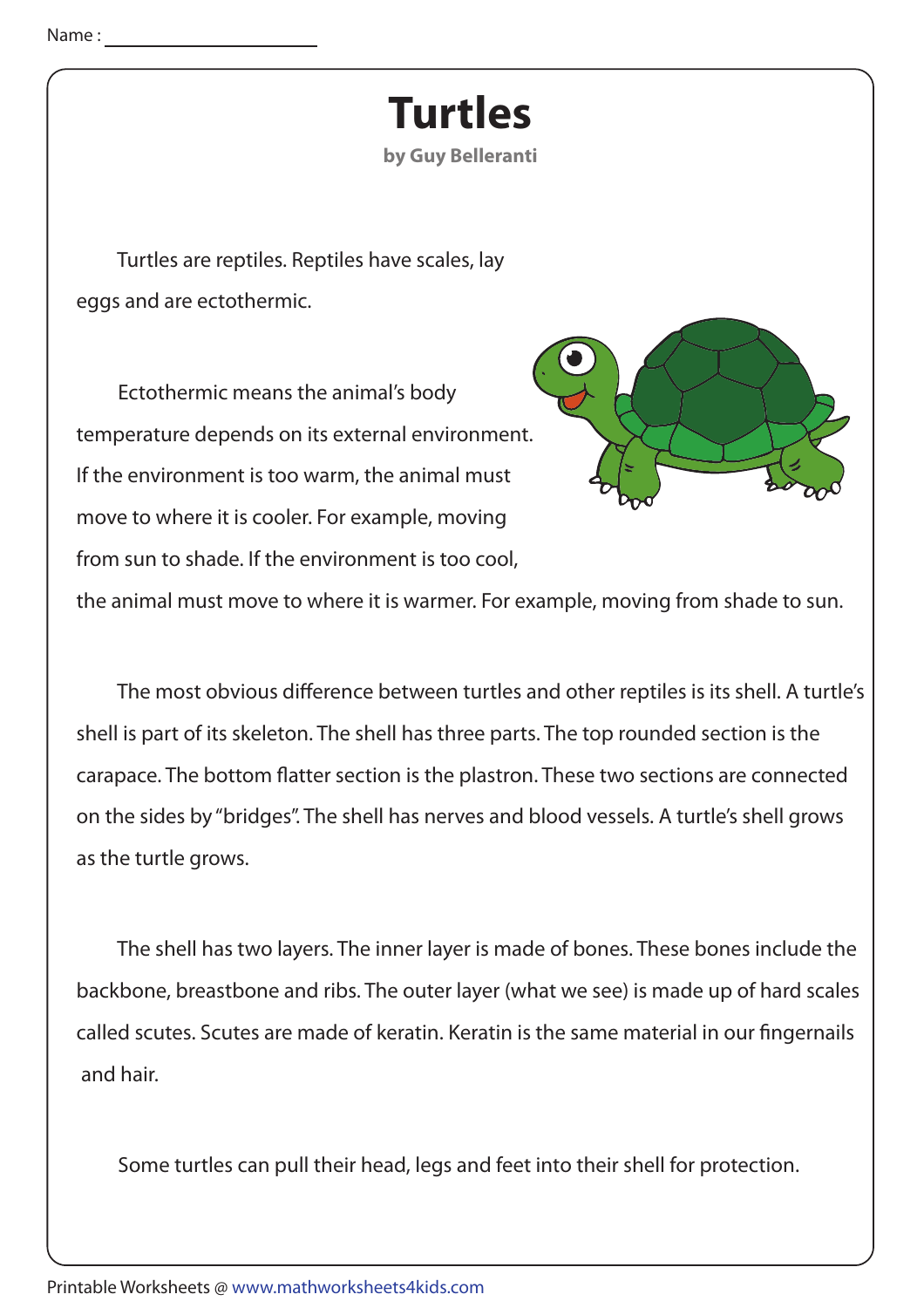Tortoises are land turtles with hard shells. Tortoises also have thick skin to help stop loss of moisture."

Turtles with softer shells include many water turtles. Water turtles have webbed feet for swimming.

Sea turtles have feet like flippers. They can stay under water a long time. They must come up to breathe. Like other turtles they lay their eggs on land.

Some ancient turtles lived when dinosaurs did. Some of these turtles had teeth. Today's turtles don't have teeth. However, they do have strong jaws and beak-like mouths. Some only eat plants. Others eat plants and meat.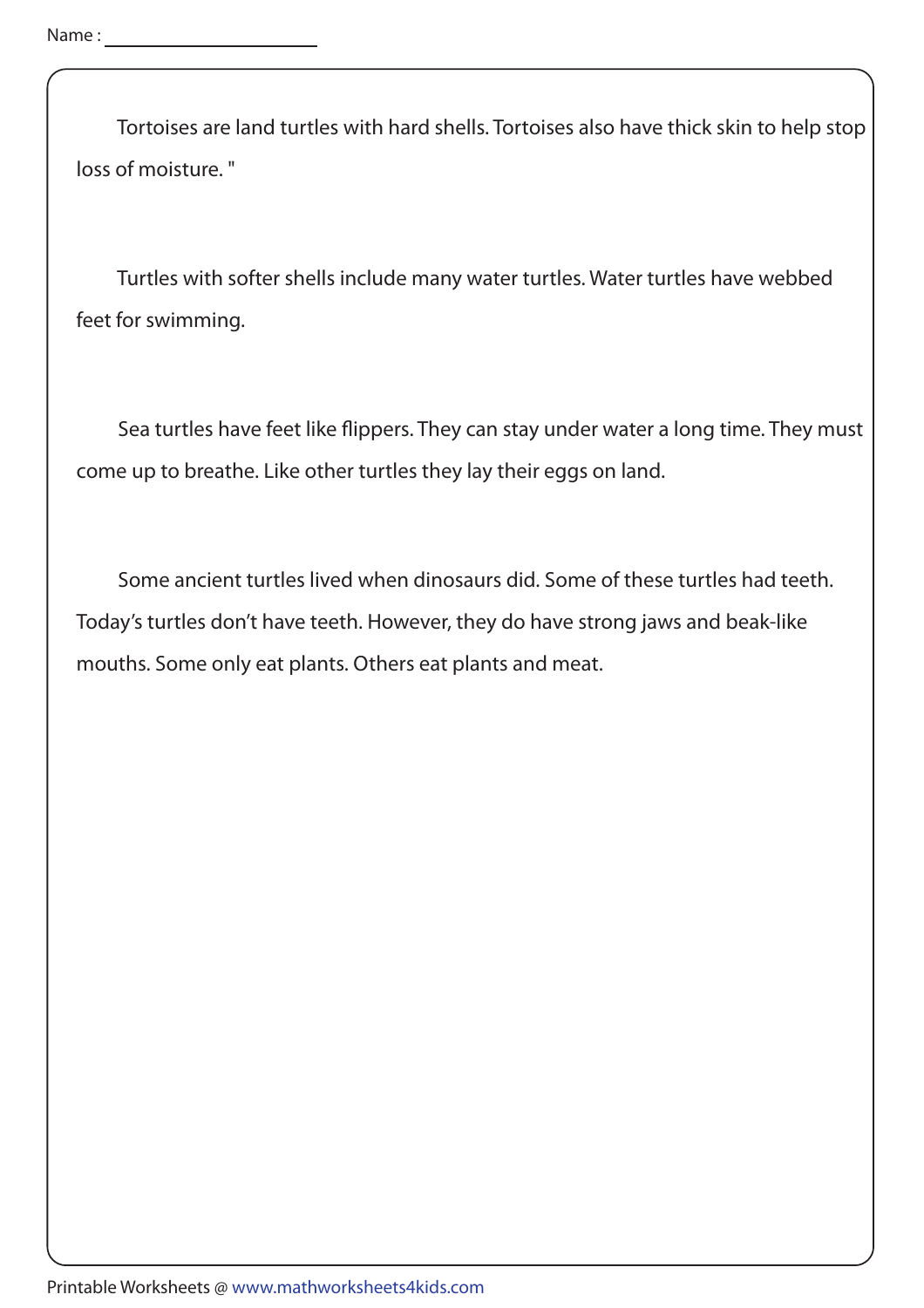|    | <b>Turtles</b>                                                                     |
|----|------------------------------------------------------------------------------------|
| 1) | Write 'Yes' if the following statements are true, 'No' if they are false, and      |
|    | 'Not specified' if there is no discussion about these in the passage.              |
|    | a) Turtles that we see today don't have teeth, but have strong jaws.               |
|    | b) Because of their feet-like flippers, sea turtles can stay underwater for a very |
|    | long time.                                                                         |
|    | c) Hard shell and soft skin set tortoises apart.                                   |
|    | d) Ectothermic animals have to regularly change their habitat according to         |
|    | external temperature.                                                              |
| 2) | State two differences between sea and land turtles.                                |
|    |                                                                                    |
|    |                                                                                    |
| 3) | What is plastron?                                                                  |
|    |                                                                                    |
|    |                                                                                    |
| 4) | What, according to the passage, is a specific protective measure the turtles have? |
|    |                                                                                    |
| 5) | What is keratin and where is it found?                                             |
|    |                                                                                    |
|    |                                                                                    |
|    |                                                                                    |